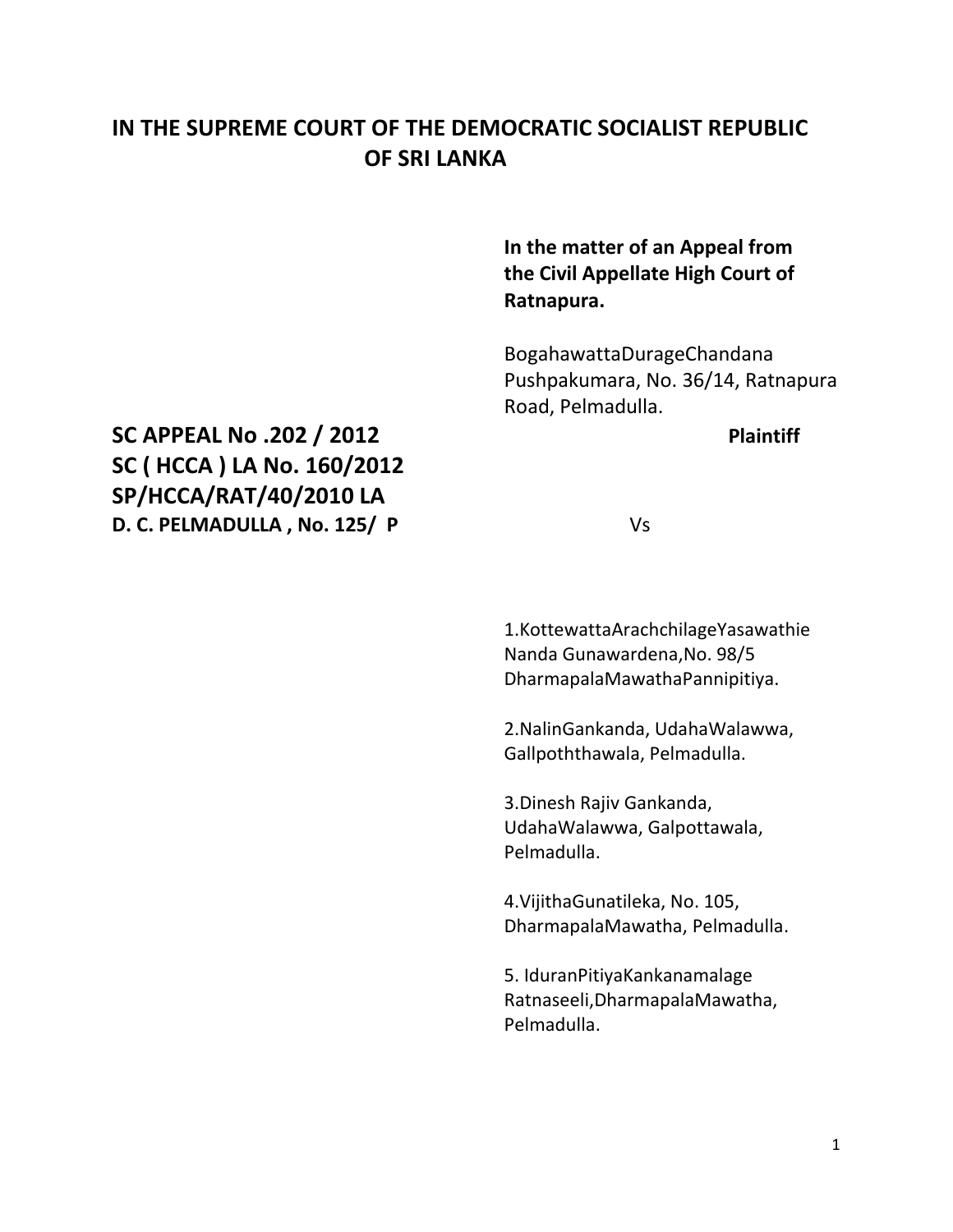#### 6.

IduranPitiyaKankanamalageMangalasiri, DharmapalaMawatha, Pelmadulla.

### 7.

IduranPitiyaKankanamalageThusithanan da,DharmapalaMawatha, Pelmadulla.

#### 8.

KottawattaArachchilageGunawardena,D harmapalaMawathaPedesa,Pelmadulla.

### 9.

BeligaswattaAkkaranKuruppuMudiyanse lageSirinilame, Mudduwa ,Ratnapura.

10.BeligaswattaAkkaranKuruppuMudiya nselageSugathapala, Mudduwa , Ratnapura.

11.LindawatteNandawathie, VidyalayaMawatha, Pelmadulla.

12. G. L. Jinadasa, PahalaBempitiya, Medawatta, Pelmadulla.

13. A.M.M. Kularatne, No. 13, Medawatta,Bopitiya, Pelmadulla.

14. A. M. Dharmawardena, Kutwapitiya, Pelmadulla. 15. G. G. Dharmadasa, VidyalaMawatha, Pelmadulla. 16. S. A. Keerthithilaka, 1/101, Ratnapura Road, Pelmadulla. 17. W. A. AnandaWickremasinghe, 99, Ratnapura Road, Pelmadulla. 18. B. A. M. Abeyratne, 171/3, Pahalawatta,Mudduwa, Ratnapura.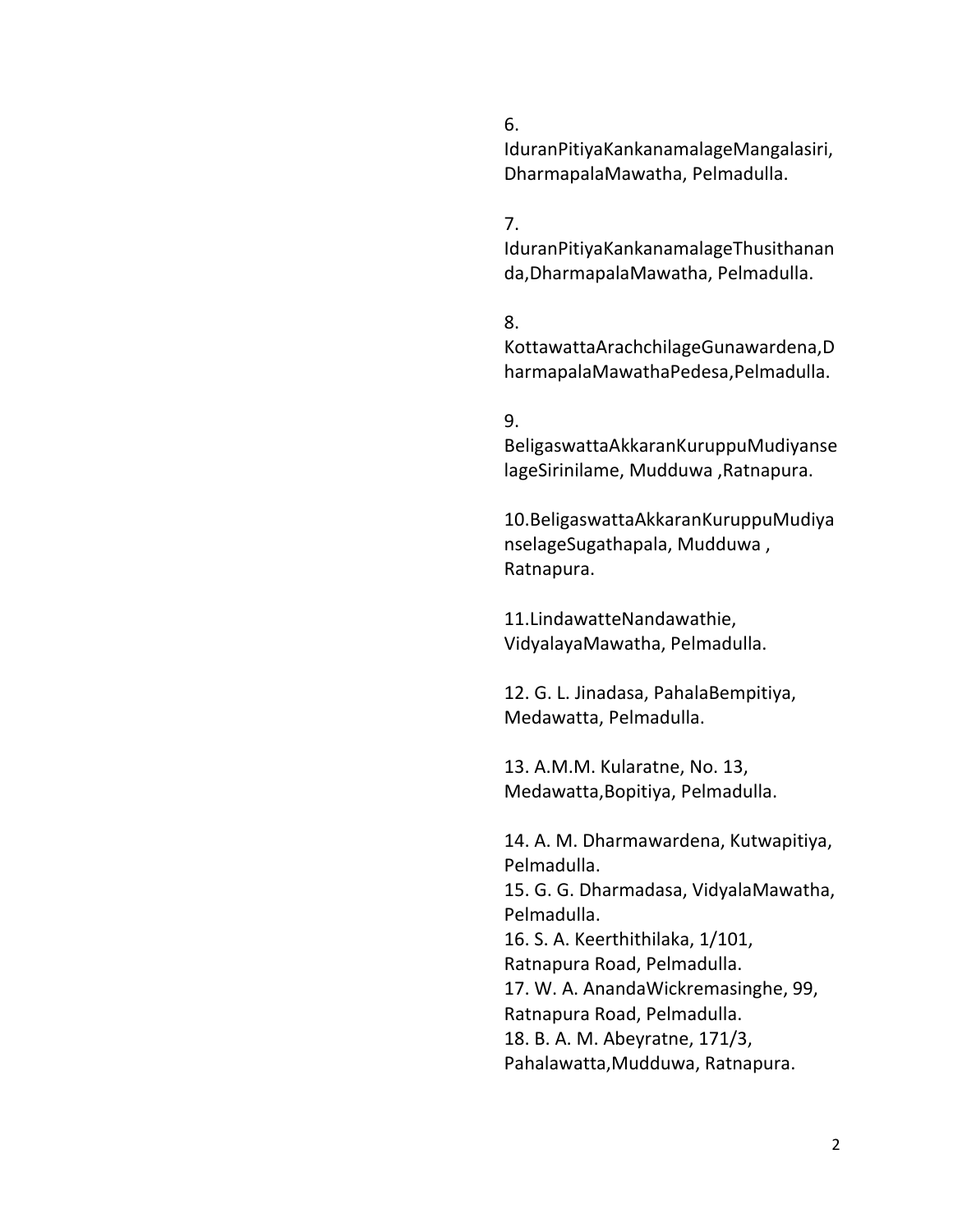19. W. M. AsithaWijesundera, Ratnapura Road, Pelmadulla.

20.WelwitaLiyanaArachchilageSunderaw athieMenike, c/o AnandaHewawasam, Bulugahapitiya, Ehaliyagoda.

21. BeligaswattaAkkaranKuruppu MudiyanselageGaminiKamalaratne Sirinilame, 171/3, Pahalawatta, Mudduwa, Ratnapura.

22.BeligaswattaAkkaranKuruppuMudiya nselageDushmanthaDharmakeerthiSirini lame, Dadadeniya, Ehaliyagoda.

23.BeligaswattaAkkaranKuruppuMudiya nselageDhammikaSirikumariSirinilame, c/o AnandaHewawasam, Bulugahapitiya, Ehaliyagoda.

24.BeligaswattaAkkaranKuruppuMudiya nselageGnanathilakaThamarakumariSiri nilame,

25.BeligaswattaAkkaranKuruppuMudiya nselageGnanathilakaNavaratneSirinilam e,

26.BeligaswattaAkkaranKuruppuMudiya nselageGnanathilakaUpulAnuradhaSirini lame,

The  $24^{th}$ ,  $25^{th}$ , and  $26^{th}$  Defendants above are all of 171/3, PahalaWatta, Mudduwa, Ratnapura.

### **Defendants**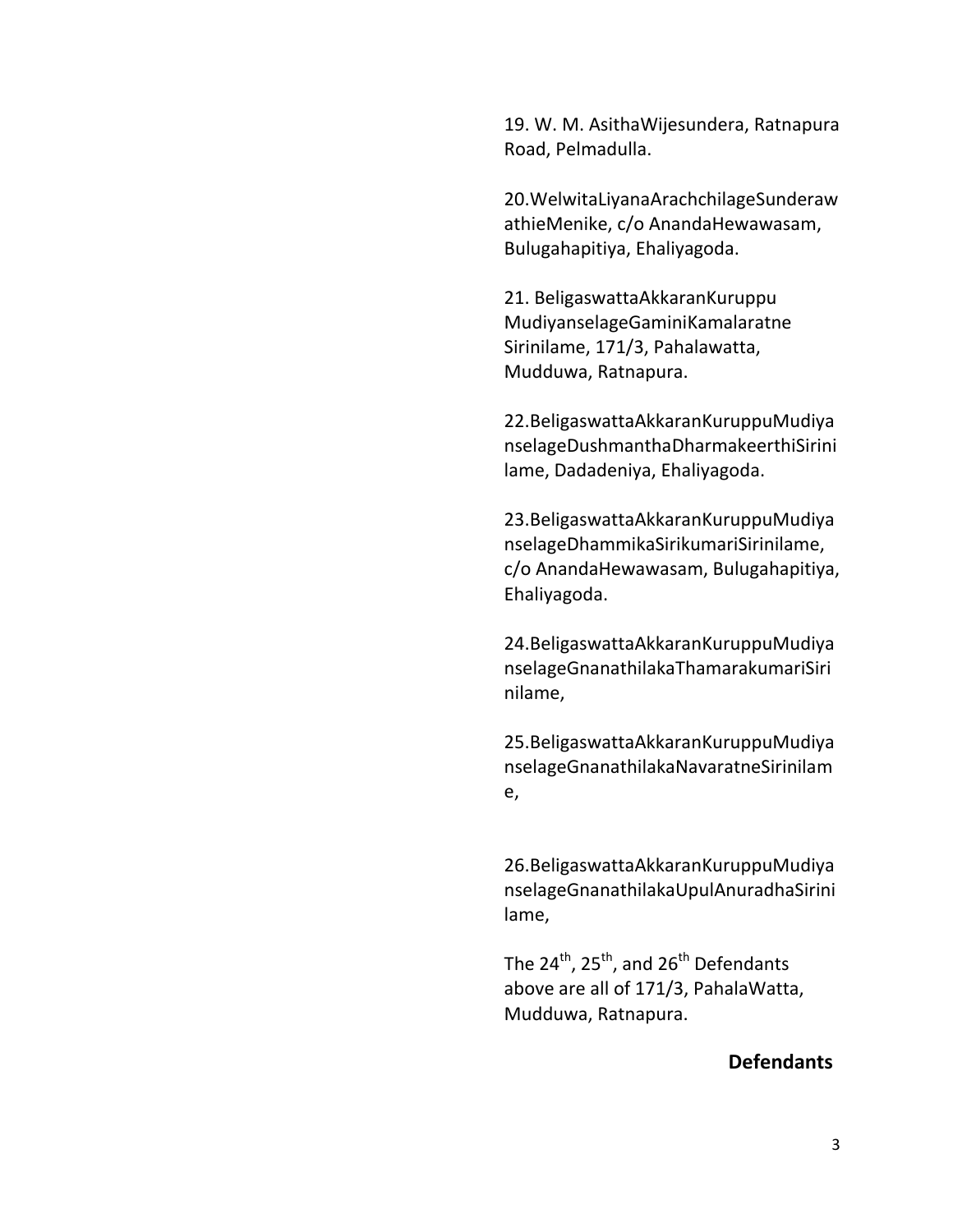### **AND**

BogahawattaDurageChandana Pushpakumara, No. 36/14, Ratnapura Road, Pelmadulla.

## **Plaintiff Petitioner**

Vs

G. G. Dharmadasa, No. 1, VidyalaMawatha, Pelmadulla.

# **15th Defendant Respondent**

### **AND BETWEEN**

G. G. Dharmadasa, No. 1, VidyalaMawatha, Pelmadulla.

# **15th Defendant Respondent Petitioner**

Vs

BogahawattaDurageChandana Pushpakumara, No. 36/14, Ratnapura Road, Pelmadulla.

## **Plaintiff Petitioner Respondent**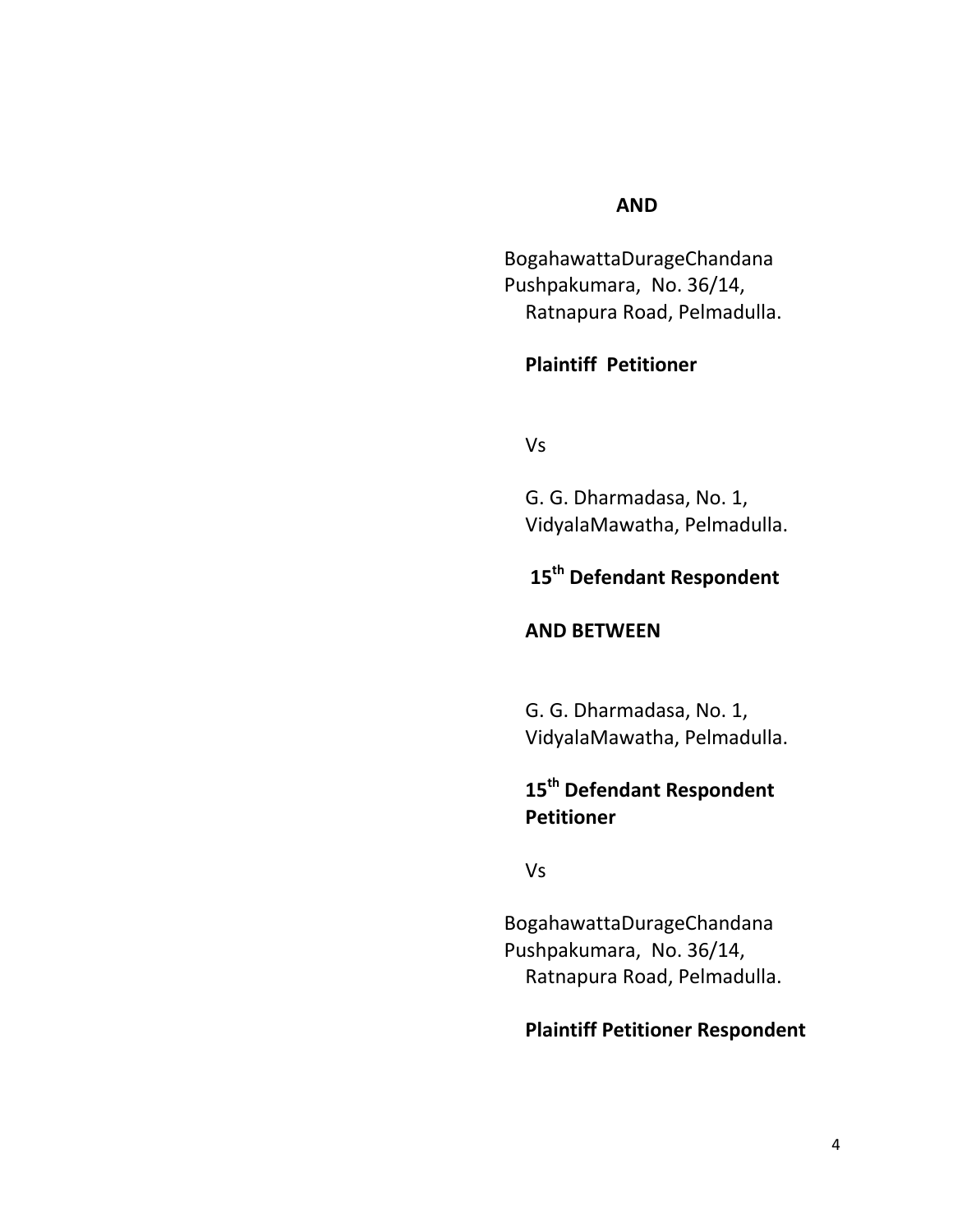## **AND NOW BETWEEN**

BogahawattaDurageChandana Pushpakumara, No. 36/14, Ratnapura Road, Pelmadulla.

## **Plaintiff Petitioner Respondent Appellant**

Vs

G. G. Dharmadasa, No. 1, VidyalaMawatha, Pelmadulla.

**15th Defendant Respondent Petitioner Respondent**

# **BEFORE: S. EVA WANASUNDERA PCJ. UPALY ABEYRATNE J. NALIN PERERA J.**

**COUNSEL**: HarshaSoza PC with AnuruddhaDharmaratne for the Plaintiff Petitioner Respondent Appellant.

Ms. SudarshaniCooray for the 15<sup>th</sup> Defendant Respondent Petitioner Respondent.

**ARGUED ON**: 13. 06. 2016.

**DECIDED ON**: 21.07.2016.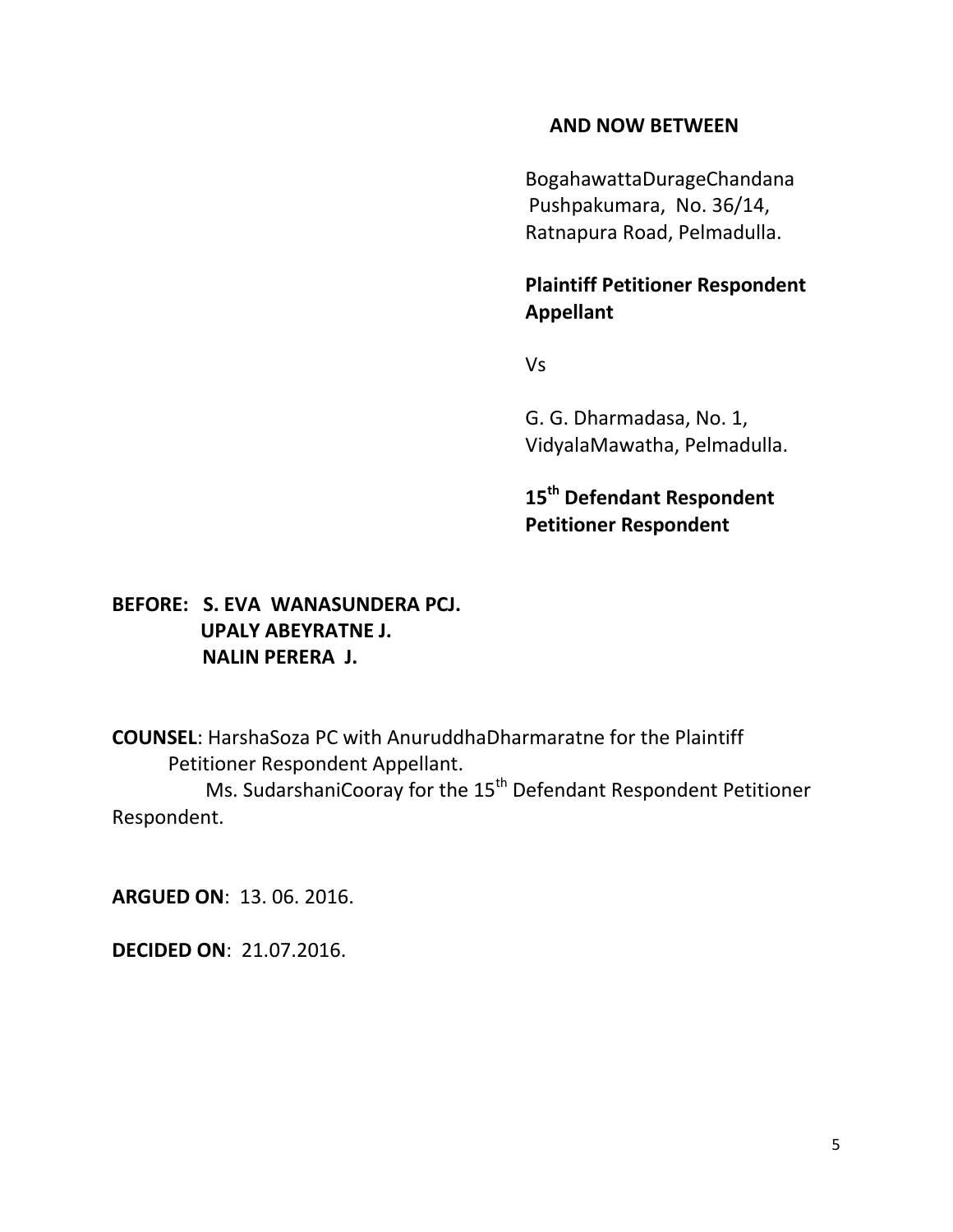## **S. EVA WANASUNDERA PCJ.**

In this matter leave to appeal was granted on 19.11.2012 on the questions of law set out in paragraph 17 (a) to (f) of the Petition dated 27.04.2012. At the same time this Court had also granted an interim order as prayed for in prayer (e) of the Petition, restraining the 15<sup>th</sup> Defendant Respondent Petitioner Respondent from carrying out any construction work on the corpus described in the schedule to the Petition, until the disposal of this Appeal.

The said questions of law are as follows:-

17(a) Have the learned judges of the Civil Appellate High Court erred in law in holding that the learned Trial Judge has reached an erroneous finding that the Petitioner ( $15<sup>th</sup>$  Defendant ) has built on Lot 4 in Plan No. 843? (b) Have the learned judges of the Civil Appellate High Court erred in law and prematurely decided the boundaries of the corpus?

(c) Have the learned Judges of the Civil Appellate High Court erred in law in holding that the Petitioner (15<sup>th</sup> Defendant) has failed to make out a prima facie case ?

(d) Have the learned judges of the Civil Appellate High Court erred in law in setting aside the interim injunction issued by the learned District Judge? (e) Before deciding to set aside the said interim injunction were the High Court

 Judges obliged in law to specifically consider the nature of the construction and the location of the construction and whether in the circumstances the said construction would place the co-owners of the subject matter of this action at a disadvantage?

(f) Have the learned Judges of the Civil Appellate High Court erred in law that evenwhere the boundaries of the corpus sought to be partitioned are in dispute, construction ought not to be permitted , if such construction would prevent an equitable division of the corpus?

The facts pertinent to this matter can be summarized as follows. The Plaintiff Petitioner Respondent Appellant (hereinafter referred to as the Plaintiff) filed action to partition the land called PelmadulleKumbura in the District Court of Pelmadulla on 20.09.2007. He filed amended Plaint on 08.01.2008. adding some more defendants making the number of defendants as 26 and sought to give shares to only the  $1^{st}$  to  $11^{th}$  and from  $20^{th}$  to  $26^{th}$  Defendants. A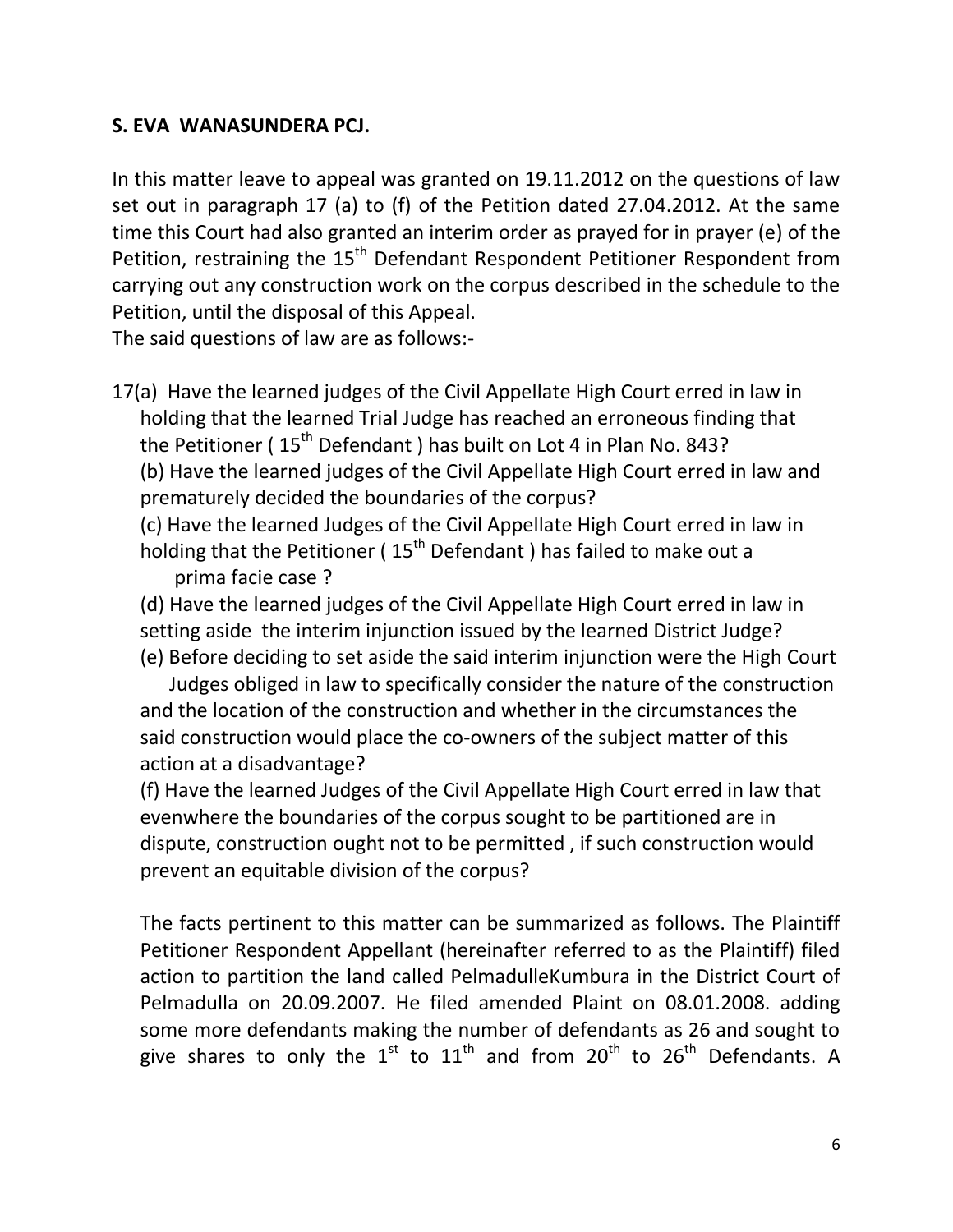preliminary Plan was drawn by Licensed Surveyor, P.S.G. Karunathileke on 20.06.2008 namely, Plan No. 843.

This Preliminary Plan No. 843 has described 17 lots of land which the surveyor had to survey, some of which are very small in extent, namely Lots 1,2,3,5,6,7,8,9,10,11,12,13 and 14 all of which are less than 4.5 perches each. They are the small boutiques and business premises which have some building or other on them. Only Lots 4, 15, 16 and 17 are the bigger portions which are empty blocks of land. All these Lots were claimed by the Defendants and the Plaintiff in the District Court case.

I observe that the report of the surveyor, has 8 pages describing who claims and what buildings are on each lot etc. He further mentions the names of persons who are occupying and claiming the small lots as well as the big lots but it is noted by me that the Plaintiff is not occupying any building. No block is occupied by the Plaintiff either even though he claims all the Lots , according to the surveyor.The Surveyor further states that the Plaintiff had shown the boundaries and the survey was done accordingly. The  $3<sup>rd</sup>$  Defendant had mentioned that Lots 1,2,3 and 4 are from and out of a land called Mahakumbura, and that the  $6<sup>th</sup>$  to  $14<sup>th</sup>$  Lots are said to be from and out of a land called Kottayadiwela. He further says that according to the commission, the area is named as Pelmadulla but he finds that according to a final village plan the place where the land is situated is named as Bopitiya village. The Plaintiff had however claimed that all this land is PelmadullaKumbura. The whole area of the big land to be partitioned is of an extent of one Acre and 38.43 Perches.

*Before any statement of claim could be filed by any of the Respondents, the Plaintiff Petitioner filed a Petition and Affidavit* on 21.09.2011 and prayed for an *interim injunction preventing the 15th Defendant Respondent (hereinafter referred to as the 15th Defendant*) from constructing and altering the status quo of the subject matter of this partition action, among other reliefs such **as to grant the Plaintiff ½ share** of the whole land consisting of paddy land and the high land **with road frontage**.

The  $15<sup>th</sup>$  Defendant filed a statement of objections with an affidavit stating that he and one GeeganageUpali, ( his son ) were the lawful owners of Lots 1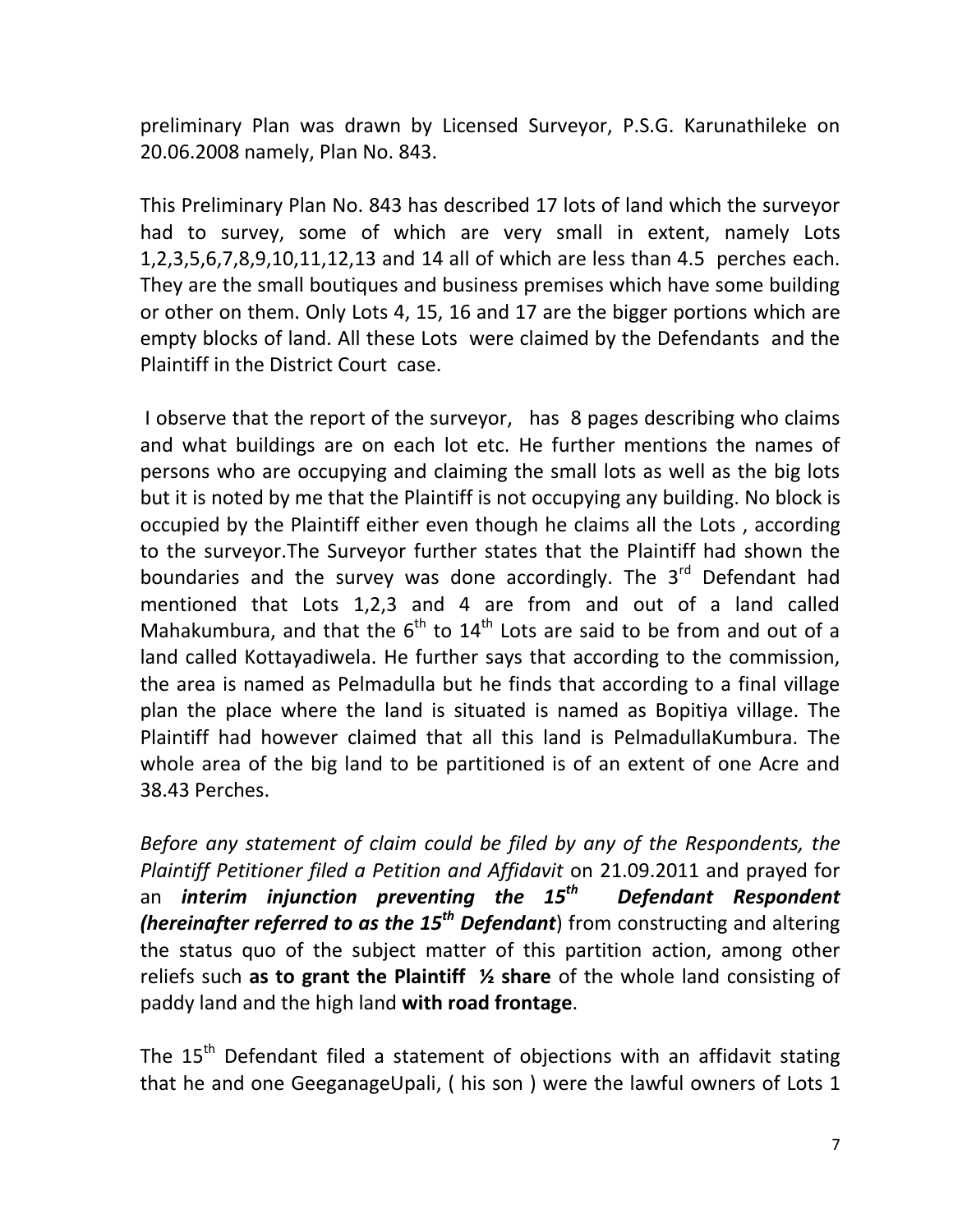and 2 of Plan No. 843 (which lots of land together is of an extent of 6.96 perches) and that possession of the said lots had been handed over to them in the District Court of Balangoda case No. 1051/L . He further mentioned that his lots are from the land called as " MahaKumbura and PelmadulleKumbura" and not the land which the Plaintiff has sought to partition in the present District Court case, namely " PelmadulleKumbura".Further it was alleged by the 15<sup>th</sup> Defendant that the LisPendance was not registered by the Plaintifffproperly in the relevant folio where hisland , namely Lots 1 and 2 are registered.

The 15<sup>th</sup> Defendant sought an exclusion of his lots from the corpus of the partition action and alleges that the Plaintiff has not made GeeganageUpali a party to the present action, even though the Plaintiff knows that in the District Court case No. 1051/L, the 15<sup>th</sup> Defendant and GeeganageUpali were decreed to be the lawful owners of the said lands*. It is to be noted that the Plaintiff never sought to intervene in that action and claim* that the said lots of land were co-owned or that the Plaintiff has a claim on the said lots of land.

The DistrictJudge delivered order granting interim relief preventing the  $15<sup>th</sup>$ Defendant from constructing any building on Lot 4 which is one of the lots of land among other lots which comprise the corpus of the land sought to be partitioned. The 15<sup>th</sup> Defendant filed an appeal to the Provincial High Court challenging the District Court order. The High Court made order dissolving the interim injunction which was operative against him. Thereafter, when leave was granted by this court, once again a stay order was issued against the  $15<sup>th</sup>$ Defendant till the final disposal of this matter.

I observe that Lots 1 and 2 have buildings on it, namely dwelling houses according to the surveyor's report. The 'red line' as it is referred to by the High Court which the surveyor has demarcated on the preliminary plan, cuts across the buildings in Lots 1 and 2. The surveyor states that the boundaries were shown by the Plaintiff. Looking at the preliminary plan 843, it surprises me to see that the boundaries are not marked physically on the ground but on paper, on one side, cutting across the buildings on lots 1 and 2and also partly protruding on to the main PelmadullaRatnapura road and on the other side, cutting across lots 6,7,8,9,10,11,12,13, and 14 where there are buildings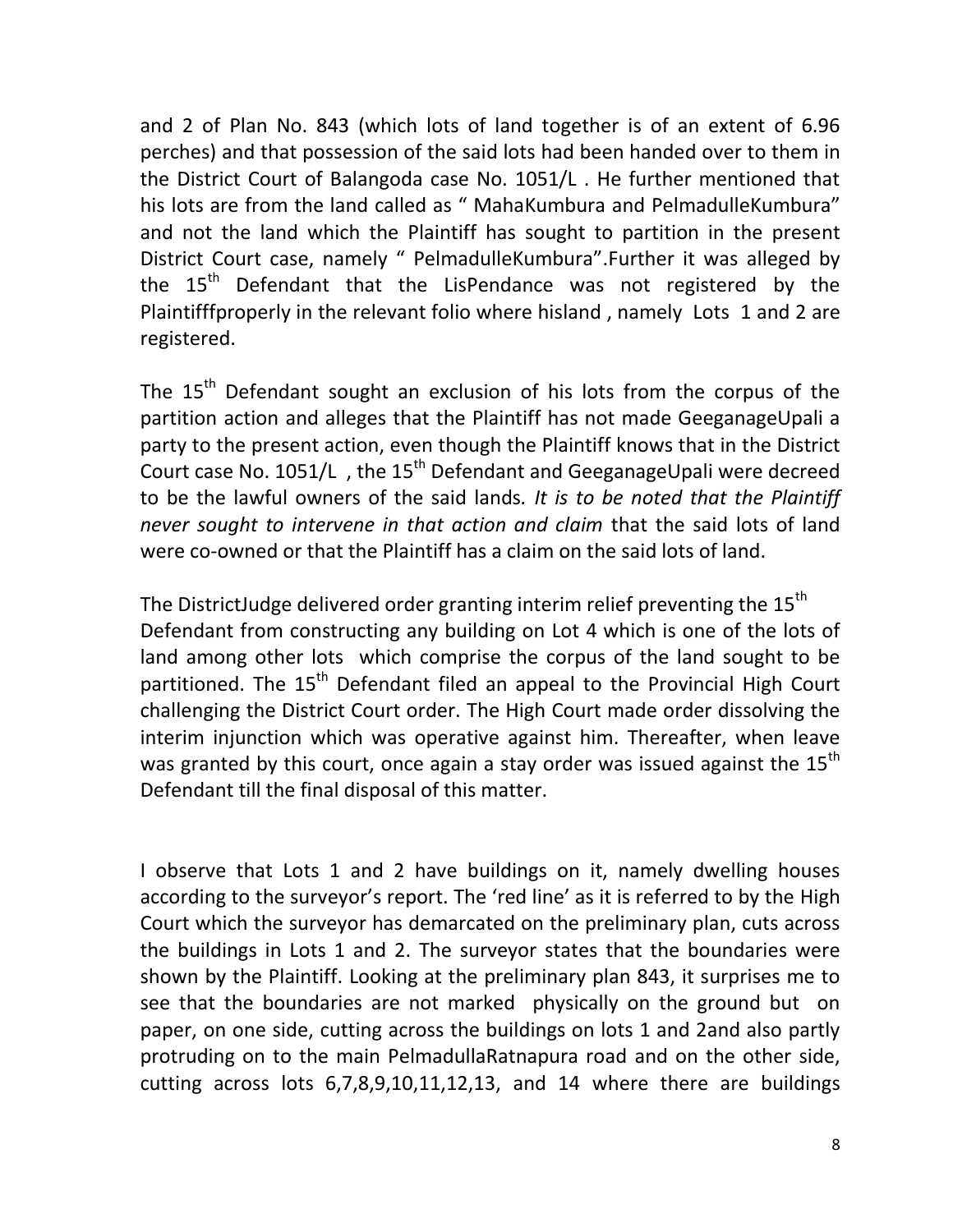occupied by other claimants but not bordering the road frontage. I also observe that , the way that the surveyor has demarcated the boundaries the corpus to be partitioned includes the road frontage of almost all the lots marked on the land. It is a peculiar relief , I observe, that the Plaintiff has prayed for ½ share of the whole land with road frontage**.**

The demarcation of boundaries near the main road, seems to be quite awkward on paper. One cannot even imagine why and how that kind of surveying could have been done physically and for what purpose it was done so. It is rather obvious that the Plaintiff had got the surveyor to demarcate the lots leaving some road frontage right along the whole big land as he had in his plaint claimed ½ share of the land *with road frontage*.

I am of the opinion that this preliminary plan No. 843 has created trouble in this partition action. It may be due to this reason that a commission had been issued by the District Court to the Surveyor General after the said preliminary plan was filed of record. The Surveyor General's plan is marked and filed of record dated December 2010. This Surveyor General's plan is numbered as R/PLM/2009/175. It was not made use of by the District Court as parties had disagreed to go by that plan, the reason for which I fail to understand. This plan shows the buildings as "permanent buildings" and specifically shows the boundary line that *the Plaintiff claims to be the boundries of the big land.*

However, I observe that Lots 1 and 2 are clearly the subject matter of a decided District Court ofBalangoda action No. 1051/L. The title is clear in Deed No. 3816 dated 11.12.1997. The Plaintiff has failed to file LisPendance in the volume / folio in which this deed is registered.The northern boundary of both these lots are mentioned in the deed as the main road. The 15<sup>th</sup> Defendant has denied that he had tried to build on any other part of the land than in his own land which is Lots 1 and 2 which is owned by him and his sonUpaliGeeganage who is not made a party to this case by the Plaintiff. The District Judge had come to a wrong finding that the  $15<sup>th</sup>$  Defendant had tried to build on Lot 4 in plan 843 without any evidence to that effect before court. The High Court judges have correctly remedied the situation by dissolving the interim injunction.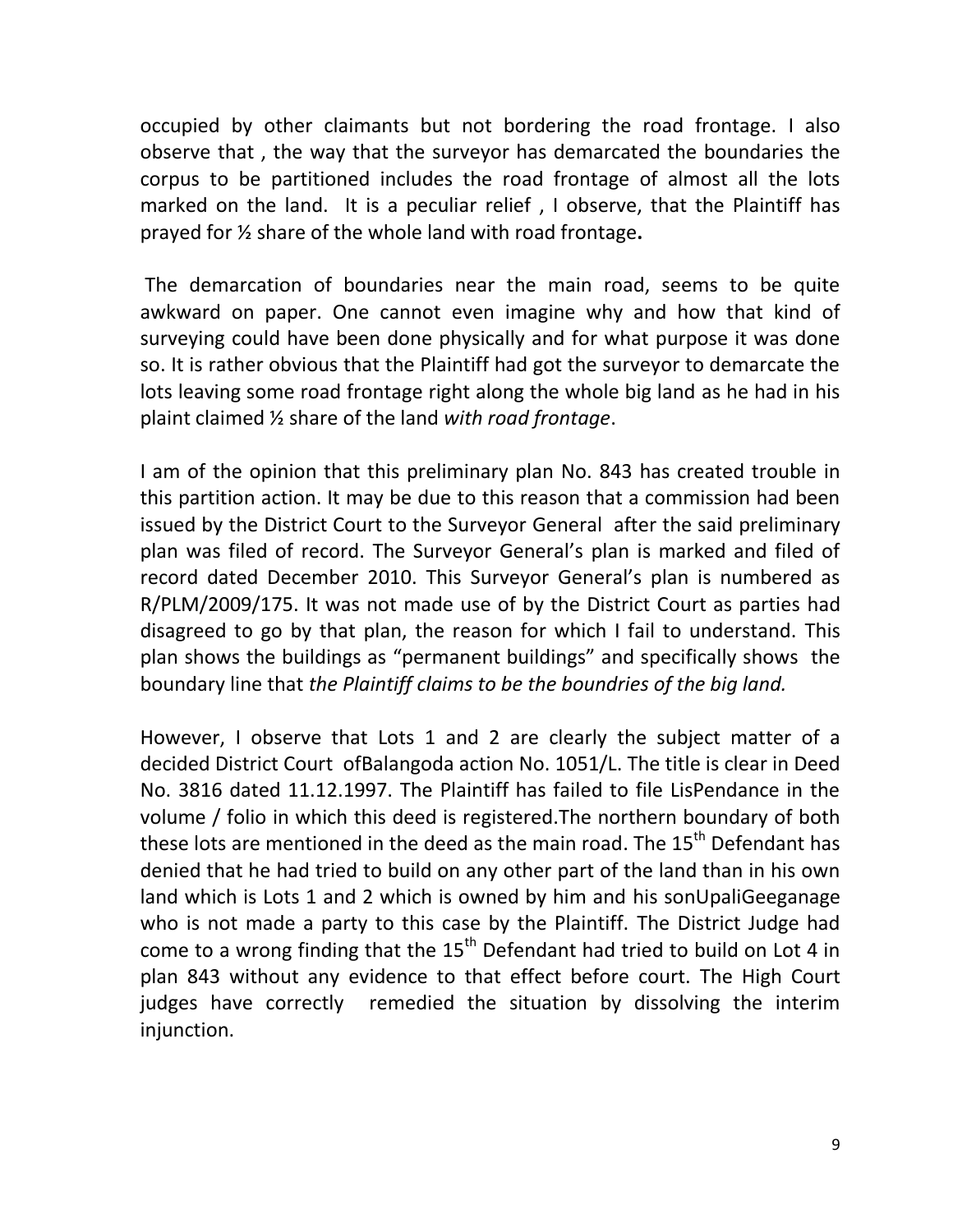I am of the opinion that the Plaintiff had obtained an interim injunction from the District Court, against the  $15<sup>th</sup>$  Defendant to stop construction of business premises at the road frontage, without any lawful reason to do so. For any court to issue an interim injunction , it should use its discretion conferred upon the court by law in terms of Sec. 662 of the Civil Procedure Code which requires that the Plaint should reflect that the party seeking an injunction is entitled to judgment in his favour. If there is no prima facie case in favour of the party seeking the interim injunction, it should not be granted.

In *Felix Dias BandaranayakeVs State Film Corporation***( 1981) 2 SLR 287**, it was held that a party applying for an interim injunction has to satisfy three sequential questions, i.e.

- 1. Has the party seeking an interim injunction established a strong prima facie case?
- 2. In whose favour is the balance of convenience?
- 3. Does the dealings of the parties justify the grant of an interim injunction or in other words do equitable considerations warrant the granting of an interim injunction?

In the case of *GulamHussainVs Cohen***(1995) 2 SLR 365** , it was held that " a party seeking an injunction shall establish a prima facie case in which it is seen that there is a serious matter in relation to their legal rights to be tried at the hearing of the action and that they have a good chance of winning ".

I am of the view that before the trial judge granted an interim injunction, he should have verified the place on which the  $15<sup>th</sup>$  Defendant was allegedly trying to construct a building to clearly find out whether it is adjacent to the house which he is occupying or whether he is trying to build on a totally different area of the land which is to be partitioned. The District Judge had failed to identify the area or whereabout on the land to be partitioned , had the  $15<sup>th</sup>$  Defendant tried to build. It was alleged and complained by the Plaintiff that the  $15<sup>th</sup>$  Defendant had a religious ceremony as the first step in commencing the construction but was there any evidence to show that it was done on Lot 4?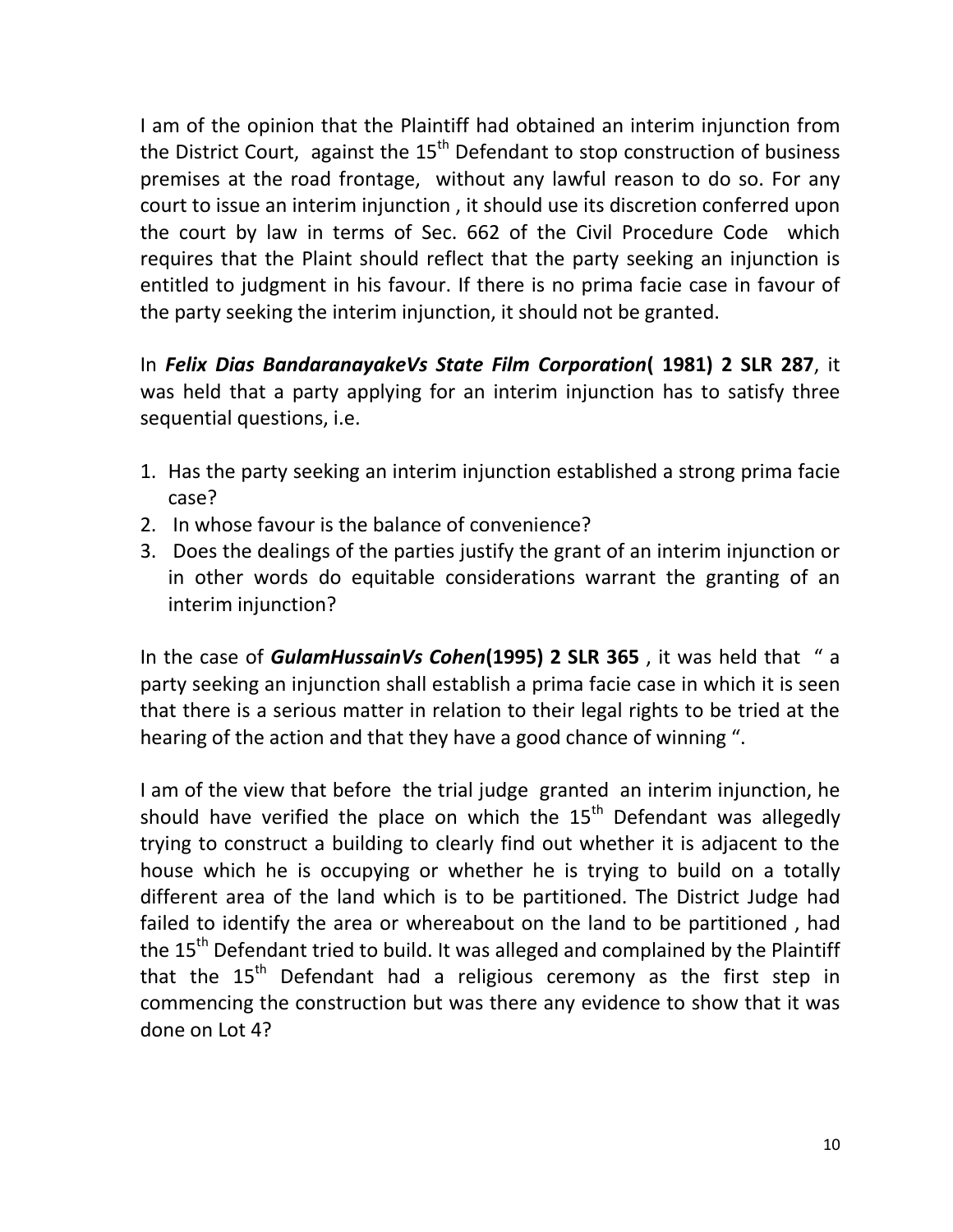There is no oral evidence or documentary evidence to be seen on record to show that the construction alleged was to get done on Lot 4. The inquiry regarding this interim injunction had been done only by way of written submissions. Somehow the District Judge has written on the order that the construction alleged was on Lot 4 in the preliminary plan No. 843. When going through the documentary evidence placed before the District Judge, I observe that document P5 which is the complaint by the Plaintiff, Pushpakumara to the Police on 12.09.2010 speaks of ' a construction which is going to be done is right behind the boutique building of G.G.Dharmadasa', (the  $15<sup>th</sup>$  Defendant), which he is occupying. The  $15<sup>th</sup>$  Defendant liveson Lots 1 and 2 of P.P.843 which is of a small extent such as 6.96 Perches with his son UpaliGeeganage. He apparently had tried to draw the lines with rope on the ground for a small foundation as an extension of his boutique behind his already existing boutique after performing the usual religious chantings according to Sri Lankan culture. The Plaintiff has got an interim injunction submitting to court that the 15<sup>th</sup> Defendant was trying to build on Lot 4 which is a bigger portion of land of an extent of 20.88 Perches.

There seems to be some misunderstanding by the District Judge and/or misrepresentation made before him by the Plaintiff who had complained to the Police that another construction is about to get done right behind the  $15<sup>th</sup>$ Defendant's boutique. The whole land the Plaintiff has filed action to be partitioned is of an extent of one Acre and 38.43 Perches. By getting an interim injunction to stop the  $15<sup>th</sup>$  Defendant who was trying to improve his business, by building at the back space left on his own small piece of land, the Plaintiff seems to have already caused losses to the  $15<sup>th</sup>$  Defendant. Anyway the District Judge had no evidence whatsoever before Court to establish that the proposed construction was on Lot 4.

I also observe that the Preliminary Plan 843 describes many boundaries as 'uncertain' and an interim injunction should not have been issued on land which is 'uncertain' admittedly marked as uncertain by the surveyor when the surveyor had done the survey.

By having done what the District Judge had done, he had gone against the principles laid down in the very old case of *Jinadasa Vs. Weerasinghe (1929) 31 NLR 33* where Dalton J. held that: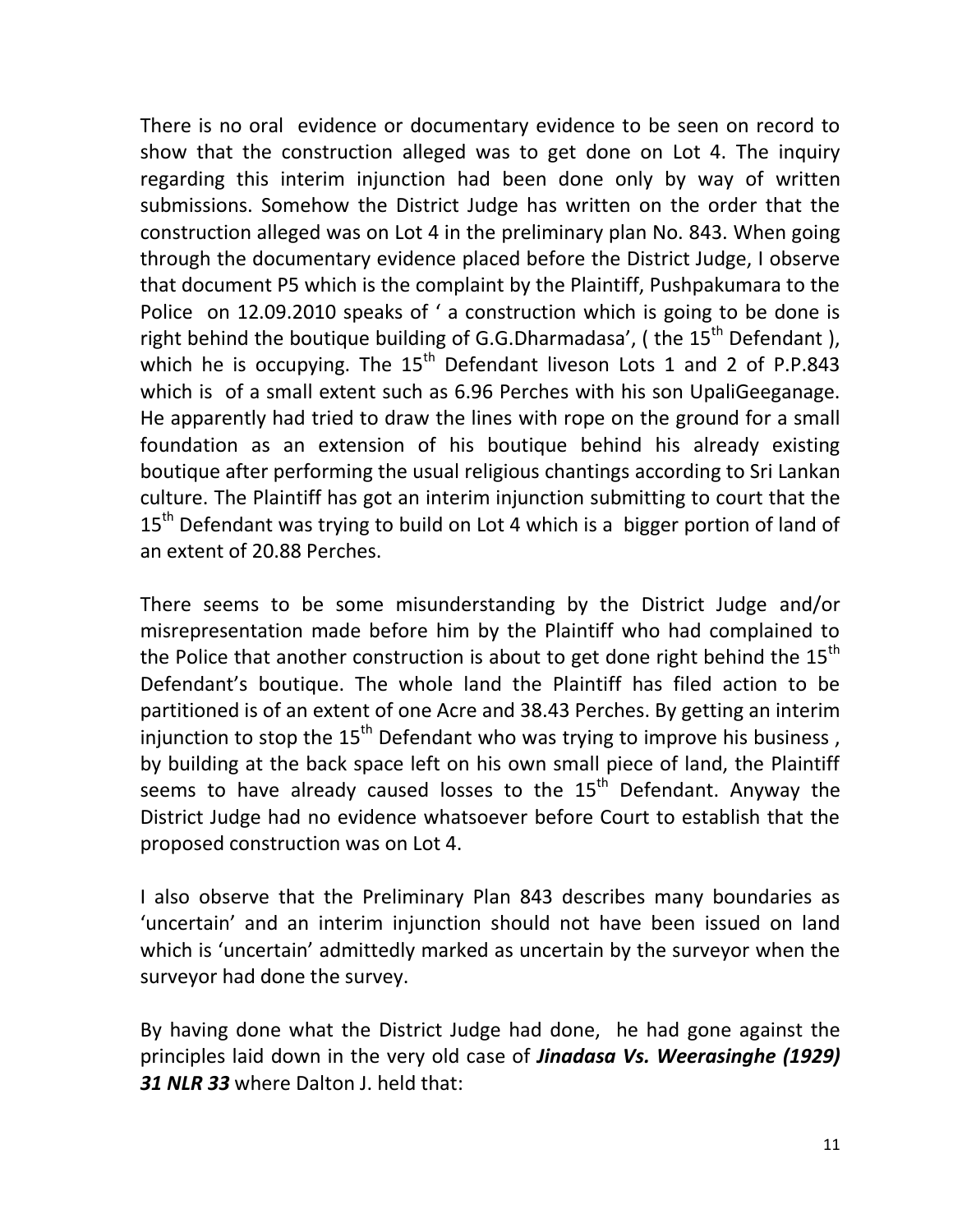" Of course in order to entitle the Plaintiffs to an interlocutory injunction, though the Court is not called upon to decide finally on the rights of parties, it is necessary that the Court should be satisfied that there is a serious question to be tried at the hearing and that on the facts before it, there is a probability that the Plaintiffs are entitled to relief".

In the case in hand the question arises whether there were any facts before court to show that there was a serious question or whether there was a probability that the Plaintiff was entitled to relief prayed for in the interim? The case being one of 'partitioning a big land' , how could the Court have come to even think that the Plaintiff was probably entitled to relief as he had prayed for at the end of the proper trial. There were many other parties who claimed the land and in such a situation how could the Judge decide that the Plaintiff was probably entitled to the relief that he had prayed for. It is obvious that the District Judge was wrong in law when he granted an interim injunction.

I find that the learned District Court Judge had reached an erroneous finding that the  $15<sup>th</sup>$  Defendant had tried to build on Lot 4 in Plan No. 843. The Plaintiff had failed to make out a prima facie case against the  $15<sup>th</sup>$  Defendant before the trial judge. The Plaintiff had not shown any evidence to specifically demonstrate the location of the alleged construction or how such a construction would place the co-owners of the land at a disadvantage. Even before any party filed any statement of claim, with a preliminary plan of uncertain boundaries before the District Court, it is quite surprising how the District Judge had acted in granting interim relief as prayed for by the Plaintiff.

I answer all the questions of law enumerated at the beginning in the negative and infavour of the 15<sup>th</sup> Defendant Respondent Petitioner Respondent. I am of the view that the learned Judges of the Civil Appellate High Court had quite correctly reversed the decision of the District Court and dissolved the interim injunction.